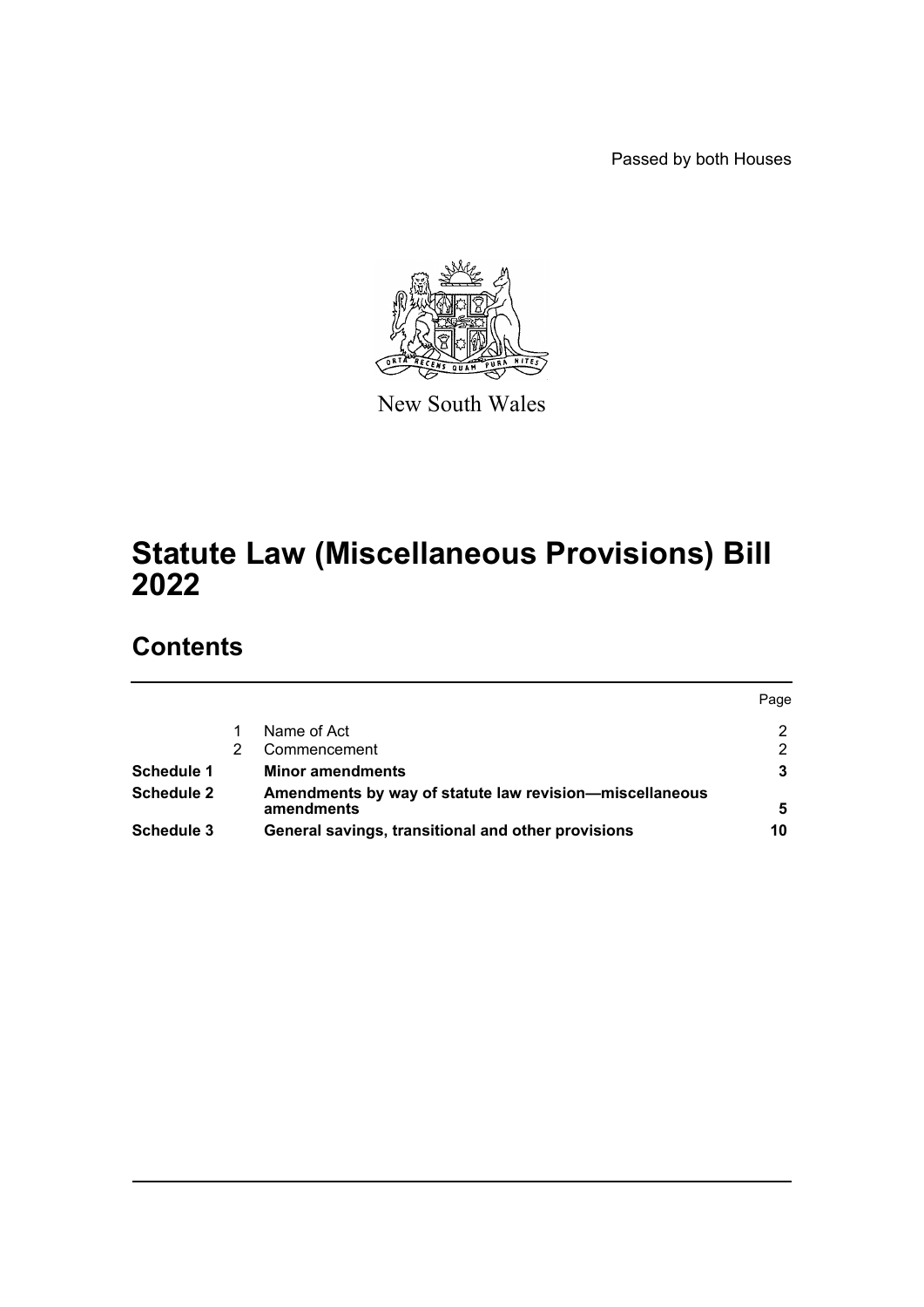*I certify that this public bill, which originated in the Legislative Assembly, has finally passed the Legislative Council and the Legislative Assembly of New South Wales.*

> *Clerk of the Legislative Assembly. Legislative Assembly, Sydney, , 2022*



New South Wales

# **Statute Law (Miscellaneous Provisions) Bill 2022**

Act No , 2022

An Act to amend the *Public Works and Procurement Act 1912*, the *Subordinate Legislation Act 1989*, the *Western Sydney University Act 1997* and for the purpose of effecting statute law revision; and to make certain savings.

*I have examined this bill and find it to correspond in all respects with the bill as finally passed by both Houses.*

*Assistant Speaker of the Legislative Assembly.*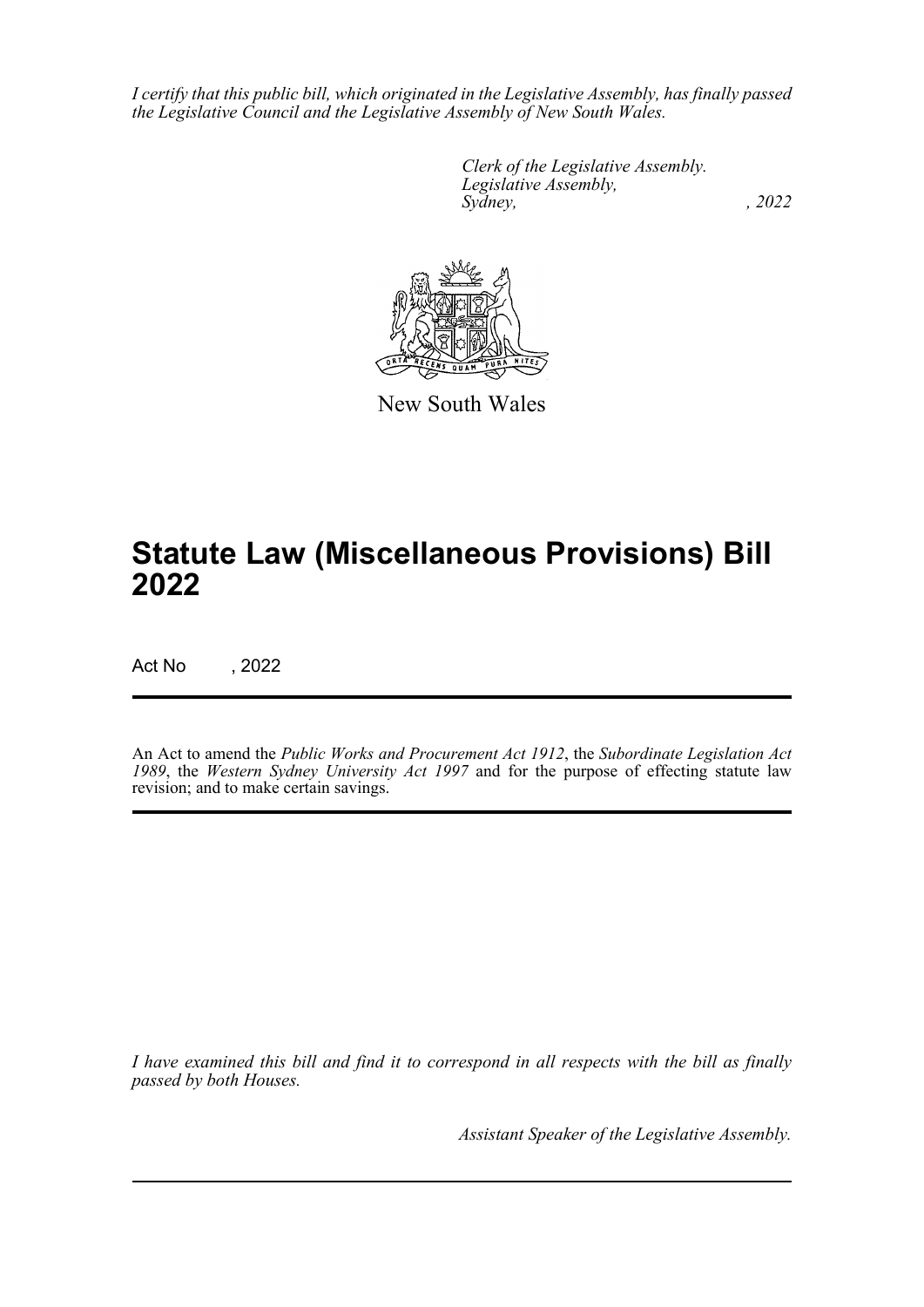## <span id="page-2-0"></span>**The Legislature of New South Wales enacts—**

#### **1 Name of Act**

This Act is the *Statute Law (Miscellaneous Provisions) Act 2022*.

#### <span id="page-2-1"></span>**2 Commencement**

This Act commences on the date of assent to this Act.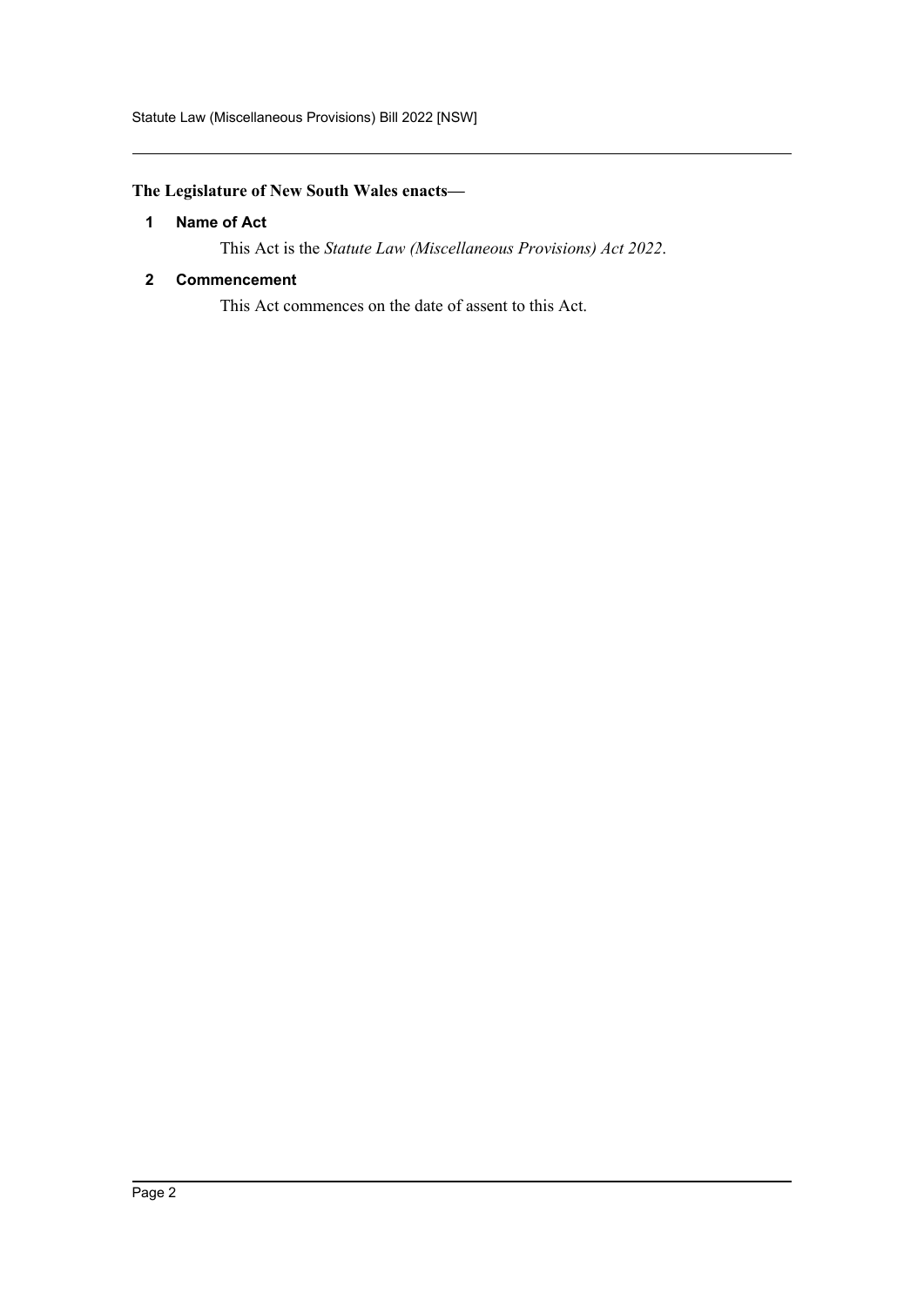# <span id="page-3-0"></span>**Schedule 1 Minor amendments**

## **1.1 Public Works and Procurement Act 1912 No 45**

#### **Section 5B**

Insert after section 5A—

#### **5B Delegation by Minister or Constructing Authority**

- (1) The Minister may delegate any of the Minister's functions under this Act, other than this power of delegation, to—
	- (a) a government agency, or a government agency employee, or
	- (b) a person, or a class of persons, authorised for the purposes of this subsection by the regulations.
- (2) The Constructing Authority may delegate any of the Constructing Authority's functions under this Act, other than this power of delegation, to—
	- (a) a government agency, or a government agency employee, or
	- (b) a person, or a class of persons, authorised for the purposes of this subsection by the regulations.
- (3) In this section *government agency* has the same meaning as in Part 11. *government agency employee* has the same meaning as in Part 11.

## **1.2 Subordinate Legislation Act 1989 No 146**

#### **[1] Schedule 3 Matters not requiring regulatory impact statements**

Omit "*Homebush Motor Racing (Sydney 400) Act 2008*". Insert instead "*Motor Sports Events Act 2022*".

## **[2] Schedule 5**

Omit the Schedule. Insert instead—

# **Schedule 5 Further postponement of repeal of statutory rules**

section 10A(1)

#### **1 Postponement of repeal of Poisons and Therapeutic Goods Regulation 2008**

The *Poisons and Therapeutic Goods Regulation 2008* remains in force until 1 September 2024, unless sooner repealed.

#### **2 Postponement of repeal of statutory rules until 1 September 2023**

The following statutory rules remain in force until 1 September 2023, unless sooner repealed—

- (a) *Heritage Regulation 2012*,
- (b) *Prevention of Cruelty to Animals Regulation 2012*,
- (c) *Public Interest Disclosures Regulation 2011*.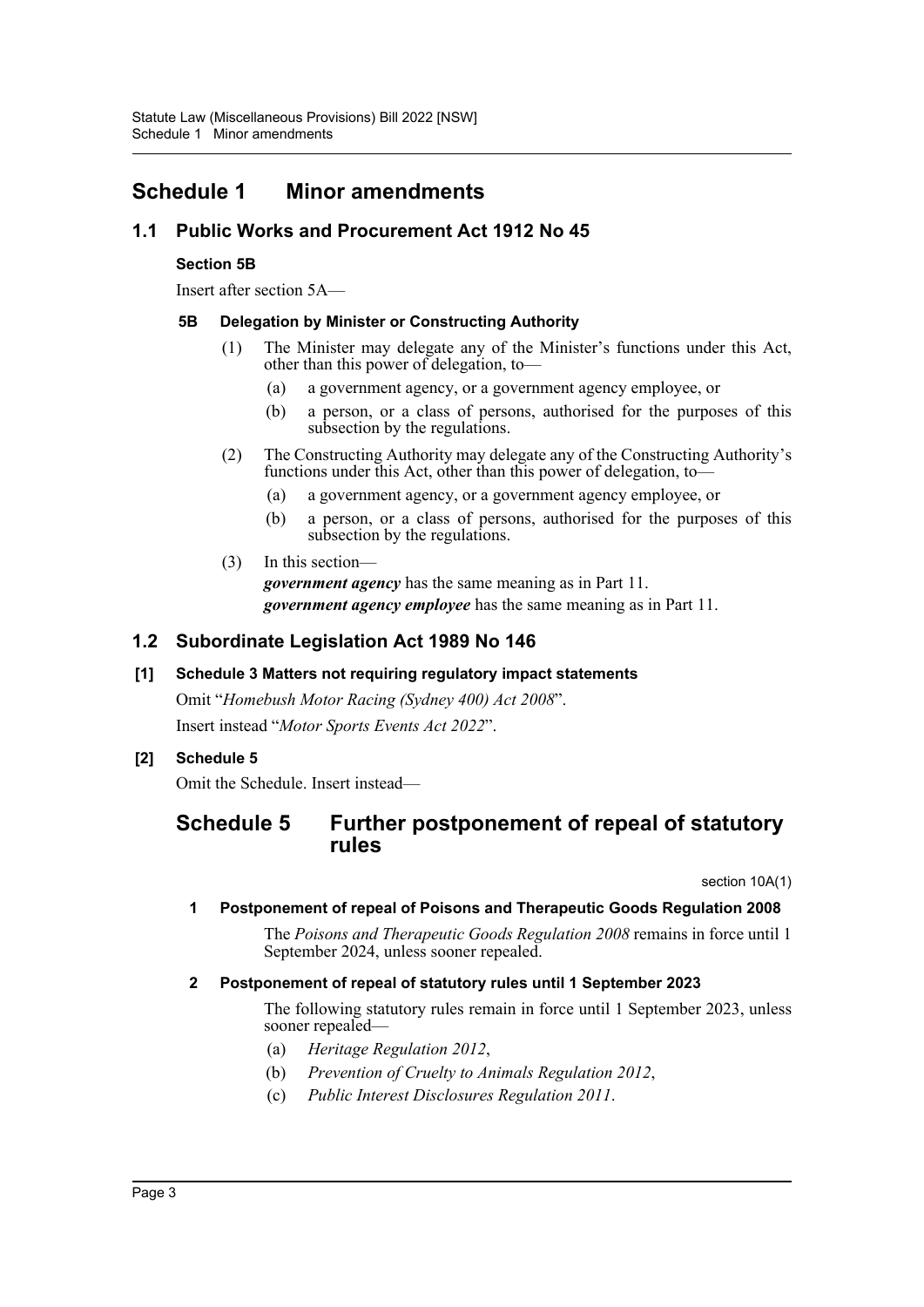# **1.3 Western Sydney University Act 1997 No 116**

#### **Schedule 1 Provisions relating to members and procedure of Board**

Omit clause 7(2A). Insert instead—

- (2A) At a meeting of a committee constituted by the Board, the following committee member is to preside—
	- (a) a member of the Board appointed by the Board, or
	- (b) if no member is appointed or in the absence of the appointed member a Board member elected by and from the committee members present.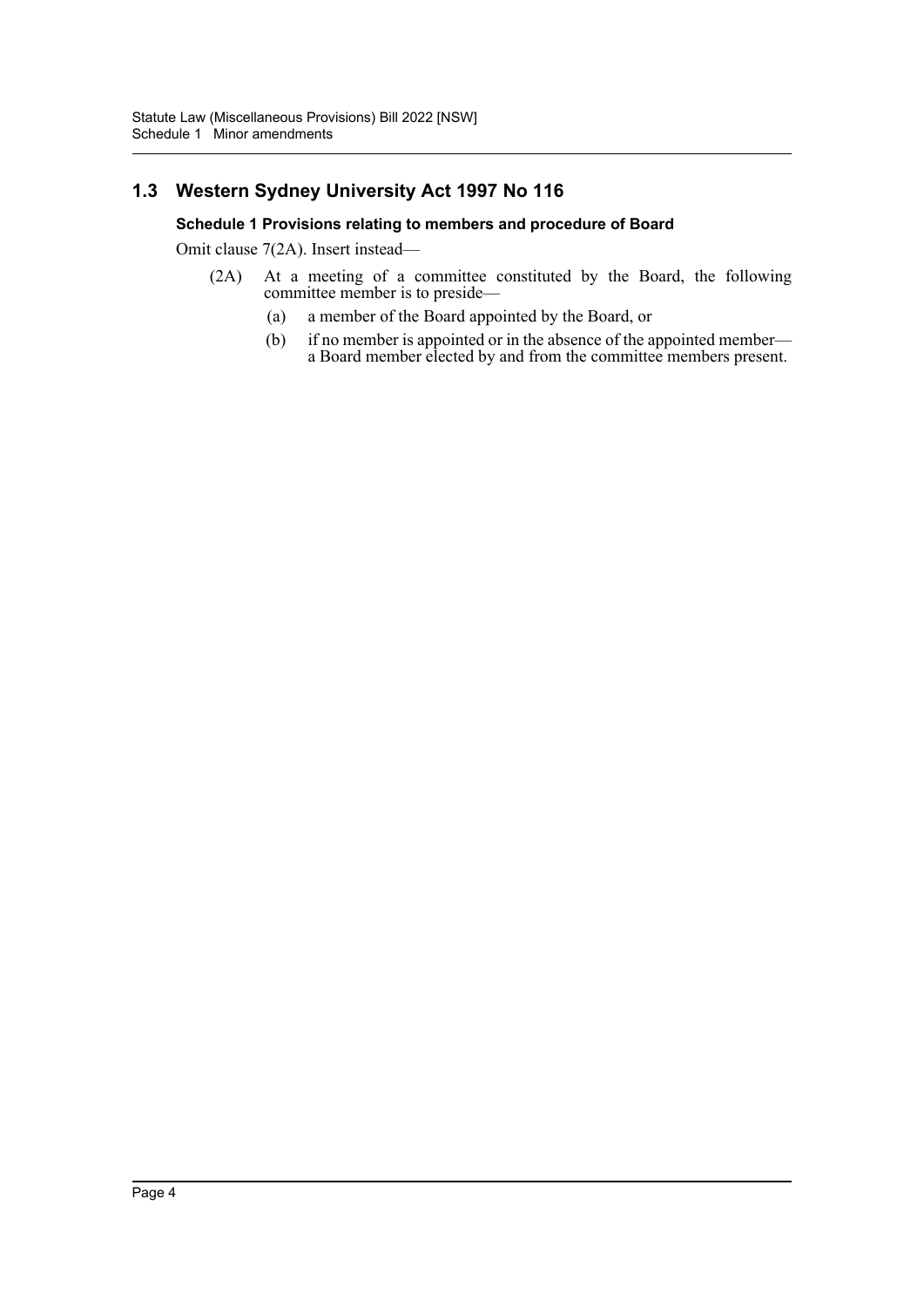# <span id="page-5-0"></span>**Schedule 2 Amendments by way of statute law revision miscellaneous amendments**

## **2.1 Bankstown Local Environmental Plan 2015**

#### **Clause 6.15, heading**

Omit "**ratio—**". Insert instead "**ratio**".

## **2.2 Camden Local Environmental Plan 2010**

#### **[1] Land Use Table**

Omit "Correctional centres;;" from Zone RU1 Primary Production, item 4. Insert instead "Correctional centres;".

**[2] Land Use Table, Zone RU2 Rural Landscape, item 4** Omit "Crematoria;;". Insert instead "Crematoria;".

# **2.3 Casino Control Regulation 2019**

#### **Clause 45 Casino precincts—the Act, s 81(4)**

Omit "this section" from clause 45(2). Insert instead "this clause".

# **2.4 Children (Detention Centres) Act 1987 No 57**

**Section 53 Conditions of parole generally** Omit "Parts" from section 53(5). Insert instead "Part".

# **2.5 Children (Detention Centres) Regulation 2015**

**Clause 148A Exchange of information with Commissioner of Fines Administration** Relocate the clause to after clause 148AC in Part 12A.

## **2.6 Children's Guardian Act 2019 No 25**

- **[1] Section 8G Meaning of "prescribed agency"** Renumber paragraphs  $(f)$ – $(i)$  as  $(e)$ – $(h)$ .
- **[2] Section 27 Who must give report of reportable allegation or conviction** Omit "employer,," from section 27(3). Insert instead "employer,".

# **2.7 Crimes (Administration of Sentences) Act 1999 No 93**

**Section 40 Certain unlawful absences not to affect length of sentence** Omit ", and" from section  $40(1)(c)$ . Insert instead ", and".

## **2.8 Electricity Supply Act 1995 No 94**

## **Schedule 4A Energy security safeguard schemes**

Omit "a a" from clause 144A(2)(b). Insert instead "a".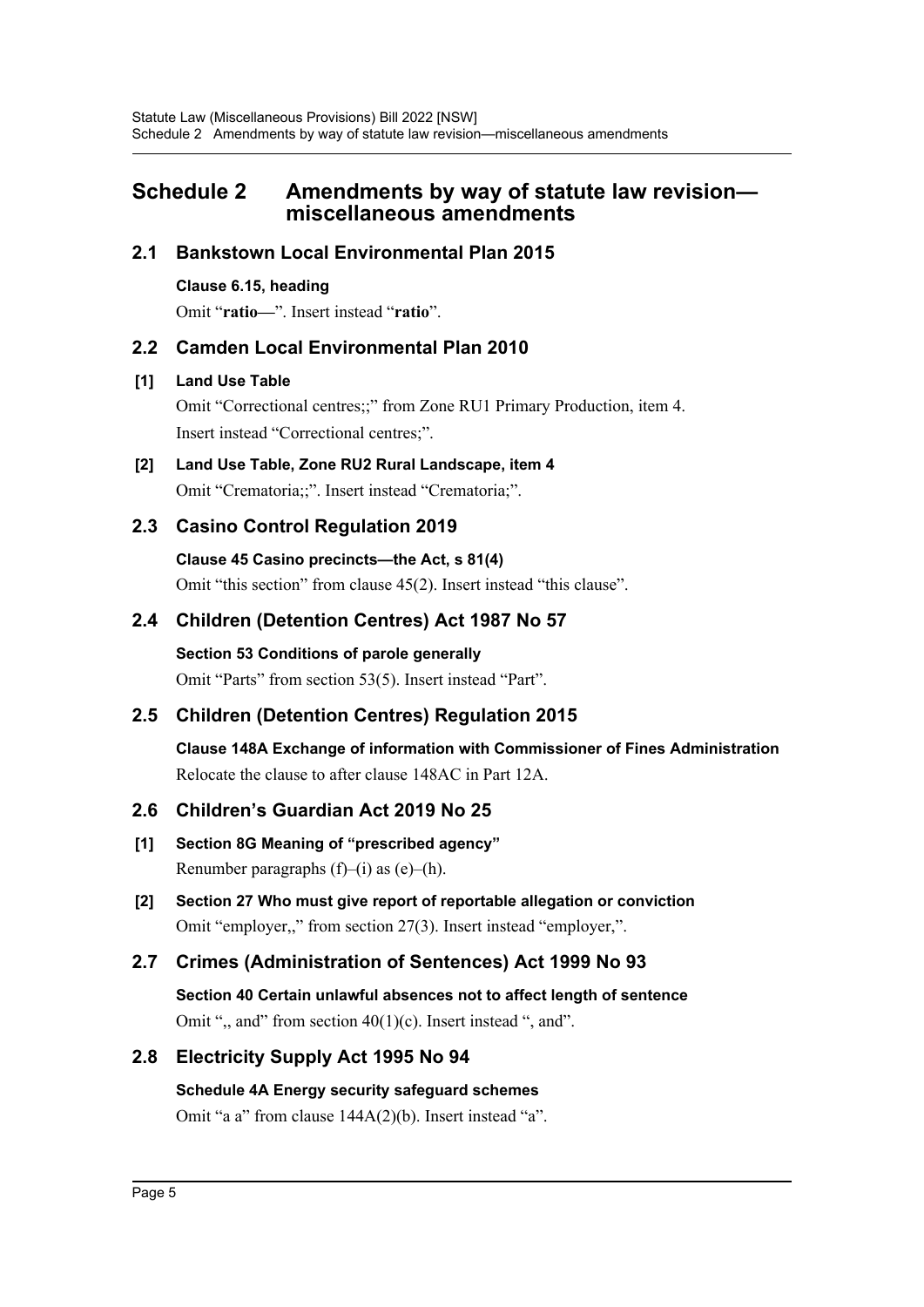# **2.9 Fair Trading Act 1987 No 68**

#### **Section 47A Disclosure of prejudicial terms relating to supply of goods or services**

Omit "supply or goods" from section 47A(3)(d).

Insert instead "supply of goods or services".

## **2.10 Gas Supply Act 1996 No 38**

- **[1] Section 50AA Responsibility to pay for removing obstruction of gas works** Renumber section  $50AA(3)(b)(a)$  and (b) as (i) and (ii), respectively.
- **[2] Section 50AB Responsibility to pay for repairs to gas works** Renumber section  $50AB(3)(b)(a)$  and (b) as (i) and (ii), respectively.

## **2.11 Greater Sydney Parklands Trust Act 2022 No 9**

#### **Schedule 5 Amendment of other legislation**

Omit proposed section 18AA from Schedule 5.2[7].

## **2.12 Home Building Act 1989 No 147**

#### **[1] Section 15A Unqualified mechanical services and medical gas work**

Omit "work declared to be refrigeration work or air-conditioning work by the regulations under the *Home Building Act 1989*" from section 15A(5)(b).

Insert instead "work declared by the regulations to be refrigeration work or air-conditioning work".

#### **[2] Section 15A(5)(c)**

Omit "within the meaning of the *Home Building Act 1989*".

# **2.13 Infrastructure NSW Act 2011 No 23**

#### **Sections 18(2), 21(2) and 25(2)**

Omit "Premier's" wherever occurring. Insert instead "Minister's".

## **2.14 Independent Commission Against Corruption Regulation 2017**

#### **Appendix NSW Ministerial Code of Conduct**

Omit "Part 2, Division 7" from the Schedule to the NSW Ministerial Code of Conduct, clause 16A(2), definition of *property developer*.

Insert instead "Part 3, Division 7".

## **2.15 Land Tax Management Act 1956 No 26**

#### **Section 10 Land exempted from tax**

Omit ", 10G" from section 10(1).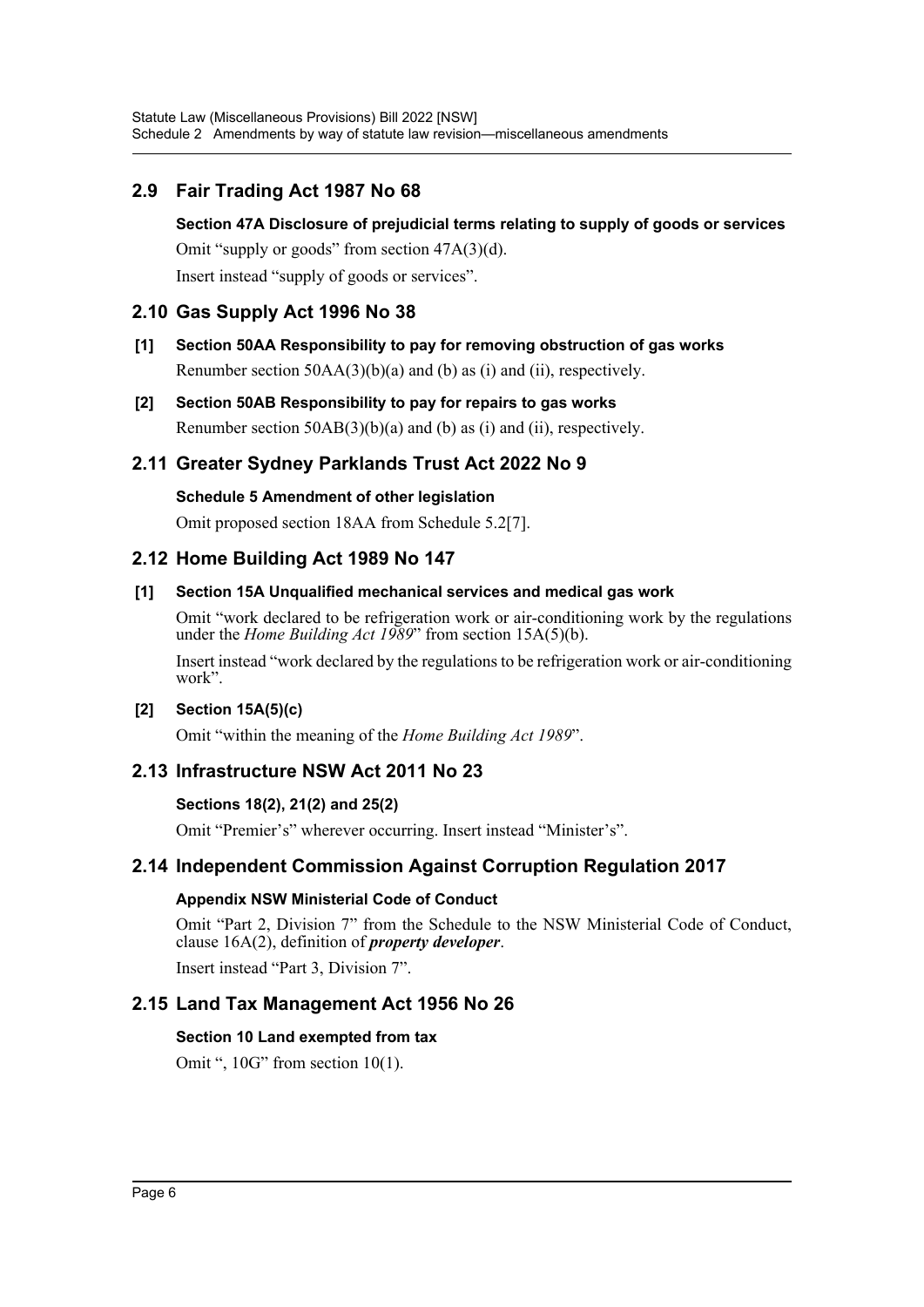# **2.16 Liquor Act 2007 No 90**

#### **Section 159 Regulations**

Renumber section 159(2)(f4) and (f4) as section 159(2)(f4) and (f5), respectively.

## **2.17 Liquor Regulation 2018**

#### **Clause 48D Conditions of pop-up licences**

Omit "Authority," from clause 48D(2)(b). Insert instead "Authority, or".

## **2.18 Liverpool Local Environmental Plan 2008**

#### **Schedule 5 Environmental heritage**

Insert "**Significance**" and "**Item no**" as headings to Part 3, columns 5 and 6, respectively.

## **2.19 Local Government Act 1993 No 30**

#### **Schedule 8 Savings, transitional and other provisions consequent on the enactment of other Acts**

Omit "**Modern Slavery Amendment Bill 2021**" from the heading to Part 42. Insert instead "**Modern Slavery Amendment Act 2021**".

# **2.20 Local Land Services Regulation 2014**

#### **Schedule 1 Elections for members of local boards**

Omit "or or" from clause 45. Insert instead "or".

# **2.21 Moratorium Act 1932 No 57**

#### **Section 14 Consent by mortgagor to exercise of rights, powers, and remedies by mortgagee**

Omit "or or" from section 14(4)(a). Insert instead "or".

# **2.22 National Parks and Wildlife Act 1974 No 80**

#### **Schedule 3 Savings, transitional and other provisions** Omit "section 73(7)" from clause 77(2). Insert instead "section 73B(7)".

# **2.23 North Sydney Local Environmental Plan 2013**

#### **[1] Land Use Table**

Omit "Take away food and drink premises" from Zone B1 Neighbourhood Centre, item 3. Insert instead "Take away food and drink premises;".

## **[2] Schedule 5 Environmental heritage**

Omit "Whitely" from Part 1, item I0360. Insert instead "Whiteley".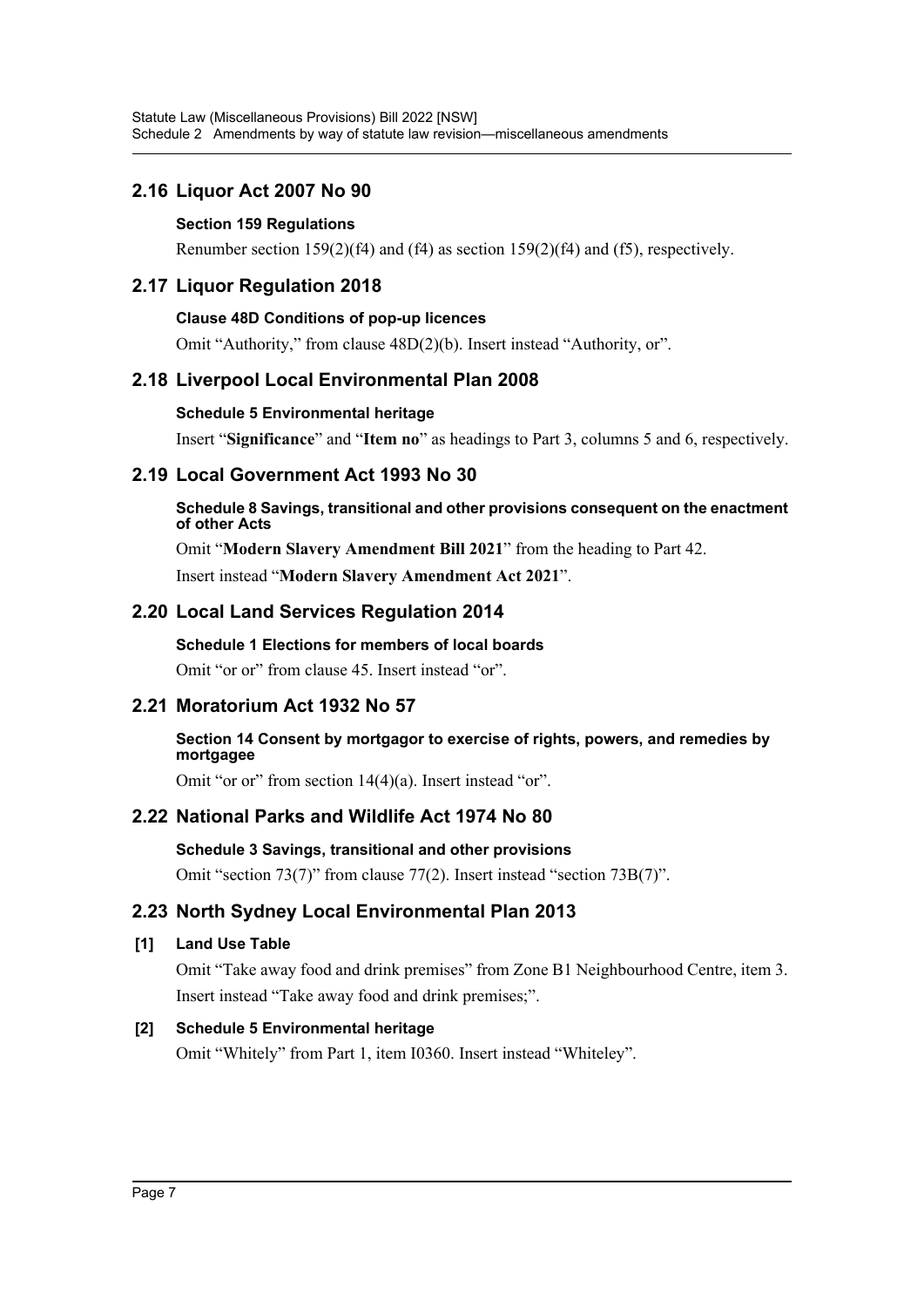# **2.24 Pipelines Act 1967 No 90**

**Section 5A Minister may require certain pipelines to be licensed** Renumber section  $5A(3)(i)$  and  $(ii)$  as (a) and (b), respectively.

## **2.25 Queanbeyan Local Environmental Plan 1998**

**Clause 25 Multi dwelling housing—matters for consideration**

Omit "and, and" from clause 25(c). Insert instead "and".

## **2.26 Radiation Control Act 1990 No 13**

**Section 28J Liability of Authority, State and others**

Omit "Authority any members" from section 28J(2). Insert instead "Authority, any members".

#### **2.27 Residential Apartment Buildings (Compliance and Enforcement Powers) Act 2020 No 9**

**Section 51 Compliance cost notices** Omit "lead" from section 51(2)(c). Insert instead "led".

## **2.28 Shoalhaven Local Environmental Plan 2014**

#### **Schedule 5 Environmental heritage**

Omit "including and" from Part 1, Item 9. Insert instead "including".

#### **2.29 State Environmental Planning Policy (Exempt and Complying Development Codes) 2008**

#### **[1] Clause 2.30AD, heading**

Omit the heading. Insert instead—

#### **2.30AD Development standards**

**[2] Clause 2.30AD(1)(b)**

Insert "and" after "premises,".

## **[3] Clause 2.30AD(2)**

Omit "*Liquor Act 2017*"from the definition of *existing relevant condition*, paragraph (c). Insert instead "*Liquor Act 2007*".

# **2.30 State Environmental Planning Policy (Housing) 2021**

**Section 45 Interpretation**

Omit "(1)".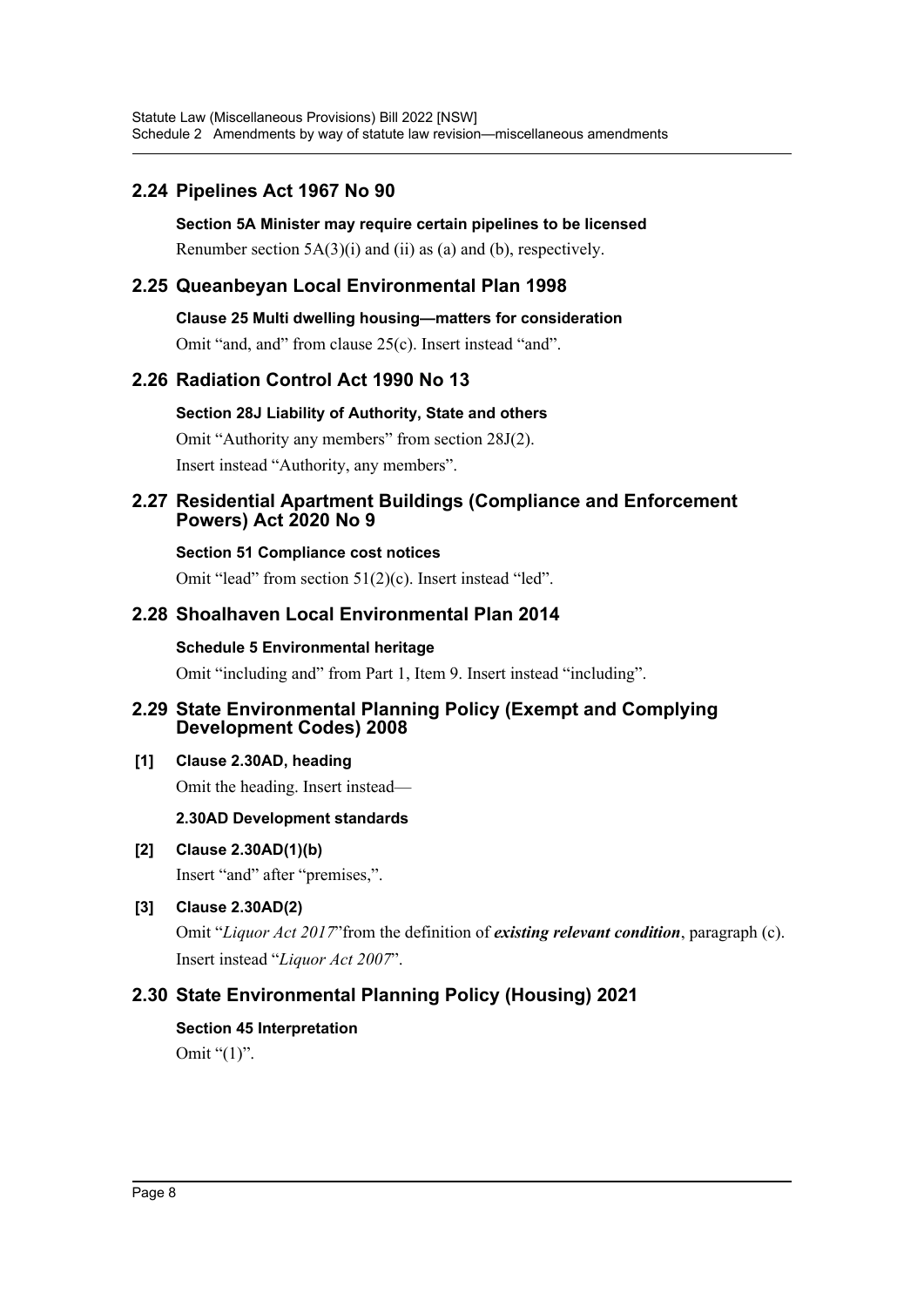# **2.31 Water Industry Competition Amendment Act 2021 No 26**

#### **[1] Schedule 2 Consequential amendments to other legislation**

Omit "**Local Government (General) Regulation 2005**" from the heading to Schedule 2.10.

Insert instead "**Local Government (General) Regulation 2021**".

#### **[2] Schedule 2.10**

Omit "Clause" and "clause" wherever occurring. Insert instead "Section" and "section", respectively.

## **2.32 Water Industry Competition (General) Regulation 2021**

**[1] Schedule 2 Conditions for retail suppliers' licences** Omit "(1)" from section 9.

#### **[2] Schedule 2, section 14(4)**

Omit "section 9(1)(a)(i)". Insert instead "section 9(a)(i)".

## **2.33 Waverley Local Environmental Plan 2012**

#### **Clause 6.13 Development of the War Memorial Hospital Campus at Edina Estate, Waverley**

Omit "*NatHERS*means" from clause 6.13(6), definition of *NatHERS*.

Insert instead "*NatHERS* means".

## **2.34 Workplace Injury Management and Workers Compensation Act 1998 No 86**

#### **Section 353 Appeal against decision of Commission constituted by presidential member**

Omit "Presidential member" wherever occurring in section 353(1) and (2).

Insert instead "presidential member".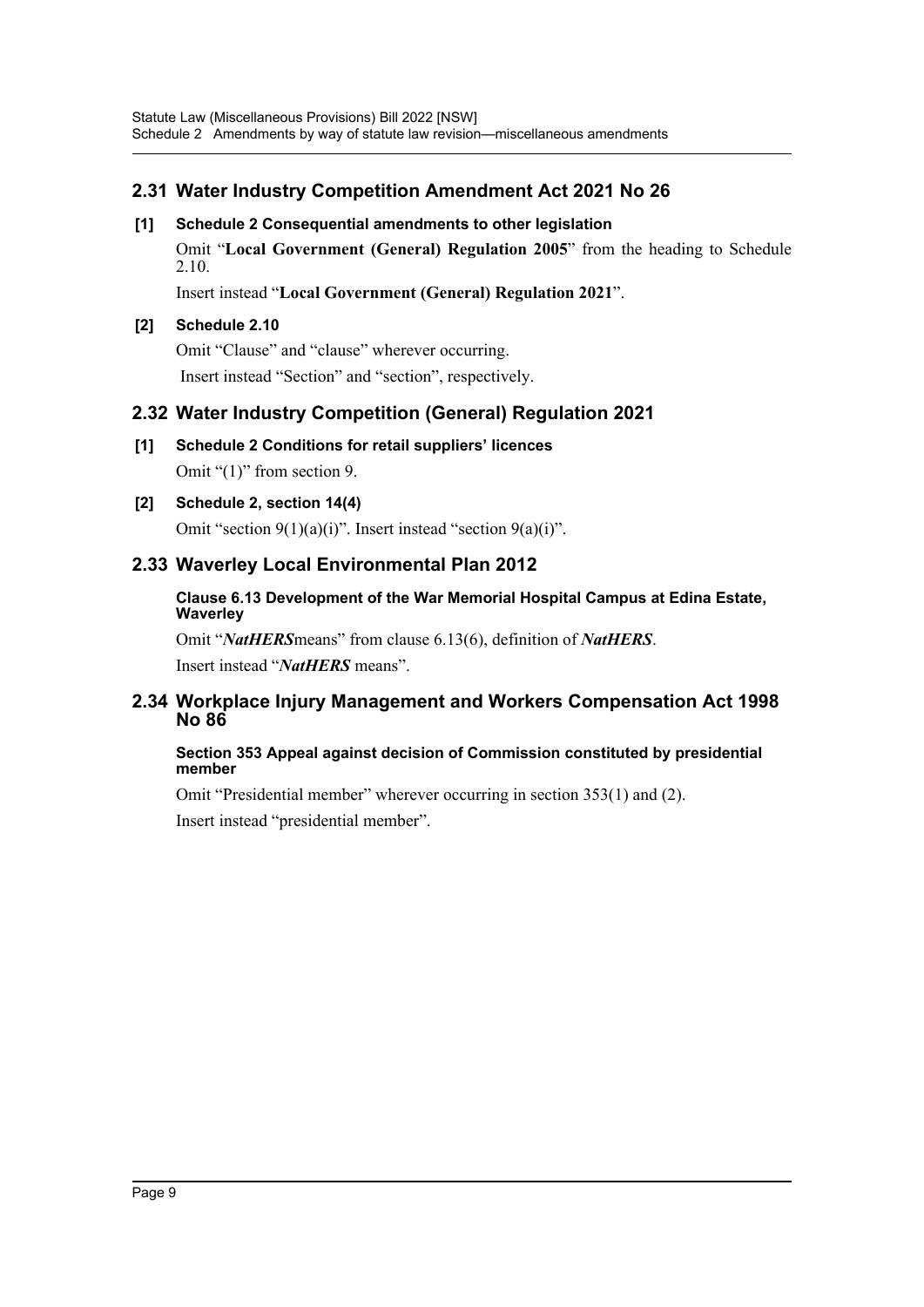# <span id="page-10-0"></span>**Schedule 3 General savings, transitional and other provisions**

#### **1 Effect of amendment of amending provisions**

- (1) An amendment made by Schedule 1 to an amending provision contained in an Act or instrument is, if the amending provision has commenced before the Schedule 1 amendment, taken to have effect as from the commencement of the amending provision, whether or not the amending provision has been repealed.
- (2) In this section—

*amending provision* means a provision of an Act or instrument that makes a direct amendment to an Act or instrument by—

- (a) the repeal or omission of matter contained in the amended Act or instrument without the insertion of matter instead of the repealed or omitted matter, or
- (b) the omission of matter contained in the amended Act or instrument and the insertion of matter instead of the omitted matter, or
- (c) the insertion into the amended Act or instrument of matter, not being matter inserted instead of matter omitted from the Act or instrument.

#### **2 Effect of amendment or repeal on acts done or decisions made**

Unless expressly provided to the contrary, if this Act—

- (a) amends a provision of an Act or an instrument, or
- (b) repeals and re-enacts, with or without modification, a provision of an Act or an instrument,

an act done or decision made under the provision amended or repealed has effect after the amendment or repeal as if it had been done or made under the provision as amended or repealed.

#### **3 Effect of amendment on instruments**

Unless expressly provided to the contrary, an instrument made under an Act amended by this Act, that is in force immediately before the commencement of the amendment, is taken to have been made under the Act as amended.

#### **4 Revocation of repeal**

The *Interpretation Act 1987*, section 29A applies to the repeal of Acts or instruments, or provisions of Acts or instruments, by this Act.

#### **5 Regulations**

- (1) The Governor may make regulations containing provisions of a savings or transitional nature consequent on the enactment of this Act.
- (2) The provisions may, if the regulations so provide, take effect from the date of assent to this Act or a later date.
- (3) To the extent to which the provisions take effect from a date that is earlier than the date of its publication on the NSW legislation website, the provision does not operate—
	- (a) to affect, in a way prejudicial to a person, other than the State or an authority of the State, the rights of the person existing before the date of its publication, or